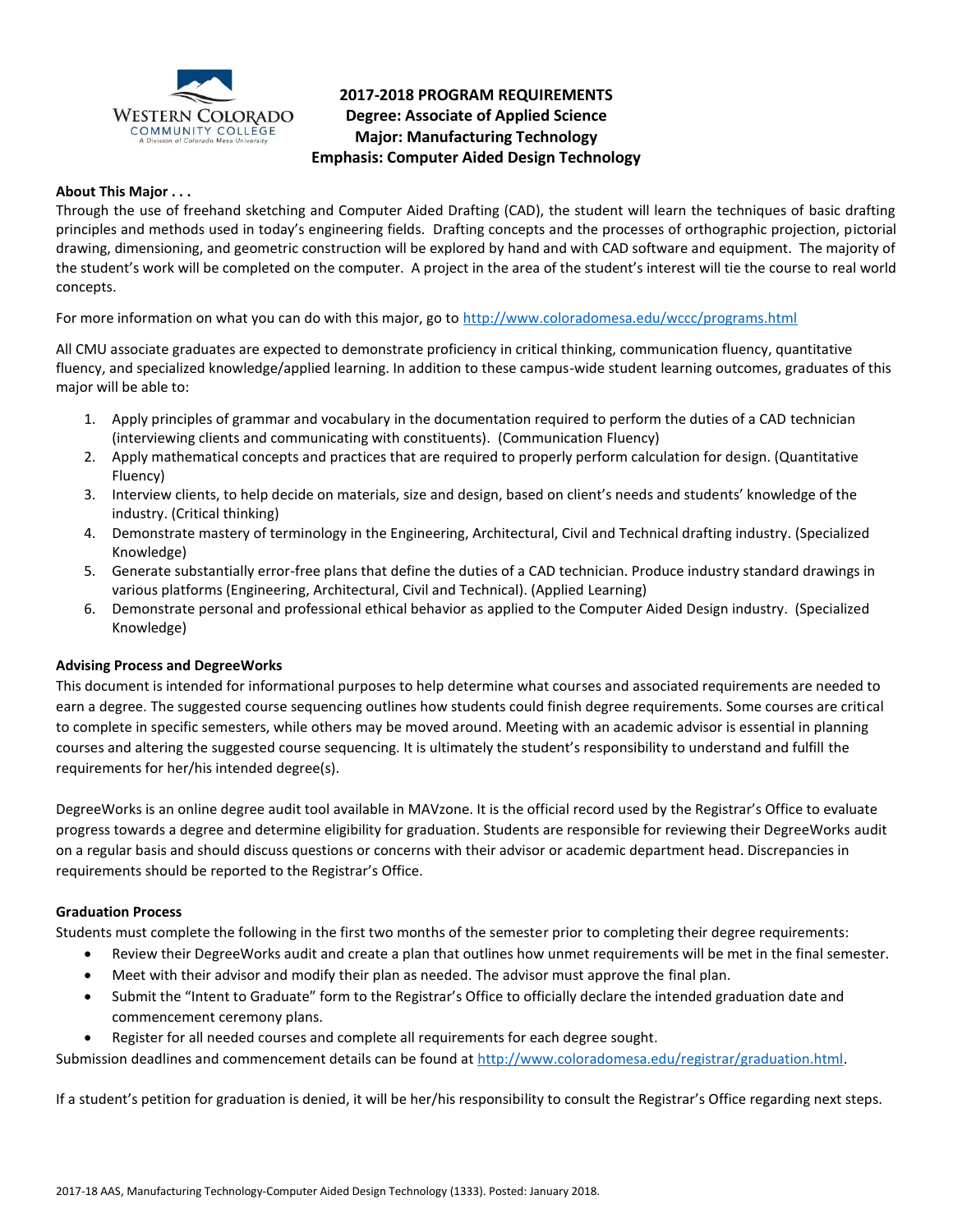# **INSTITUTIONAL DEGREE REQUIREMENTS**

The following institutional degree requirements apply to all CMU/WCCC AAS degrees. Specific programs may have different requirements that must be met in addition to institutional requirements.

- 60 semester hours minimum.
- Students must complete a minimum of 15 of the final 30 semester hours of credit at CMU/WCCC.
- 2.00 cumulative GPA or higher in all CMU/WCCC coursework.
- A course may only be used to fulfill one requirement for each degree/certificate.
- No more than six semester hours of independent study courses can be used toward the degree.
- Non-traditional credit, such as advanced placement, credit by examination, credit for prior learning, cooperative education and internships, cannot exceed 20 semester credit hours for an AAS degree.
- Pre-collegiate courses (usually numbered below 100) cannot be used for graduation.
- Capstone exit assessment/projects (e.g., Major Field Achievement Test) requirements are identified under Program-Specific Degree Requirements.
- The Catalog Year determines which program sheet and degree requirements a student must fulfill in order to graduate. Visit with your advisor or academic department to determine which catalog year and program requirements you should follow.
- See "Requirements for Undergraduate Degrees and Certificates" in the catalog for a complete list of graduation requirements.

## **PROGRAM-SPECIFIC DEGREE REQUIREMENTS**

- 71 semester hours total for the AAS, Manufacturing Technology, Computer Aided Design Technology.
- A "C" or better must be achieved in coursework toward major content area.

## **ESSENTIAL LEARNING REQUIREMENTS** (15 semester hours)

See the current catalog for a list of courses that fulfill the requirements below. If a course is an Essential Learning option and a requirement for your major, you must use it to fulfill the major requirement and make a different selection for the Essential Learning requirement.

#### **Communication** (6 semester hours)

- $\Box$  ENGL 111 English Composition (3)
- $\square$  Select one of the following courses: ENGL 112 - English Composition (3) SPCH 101 - Interpersonal Communication (3) SPCH 102 - Speechmaking (3)

#### **Mathematics** (3 semester hours)

 $\Box$  MATH 113 - College Algebra (4) 3 credits apply to the Essential Learning requirements and 1 credit applies to general elective credit.

## **Other Essential Learning Core Courses** (6 semester hours)

- $\square$  Select one Social and Behavioral Sciences, History, Natural Sciences, Fine Arts or Humanities course (3)
- $\square$  Select one Social and Behavioral Sciences, History, Natural Sciences, Fine Arts or Humanities course (3)

#### **OTHER LOWER-DIVISION REQUIREMENTS**

**Wellness Requirement** (2 semester hours)

- $\Box$  KINE 100 Health and Wellness (1)
- $\Box$  Select one Activity course (1)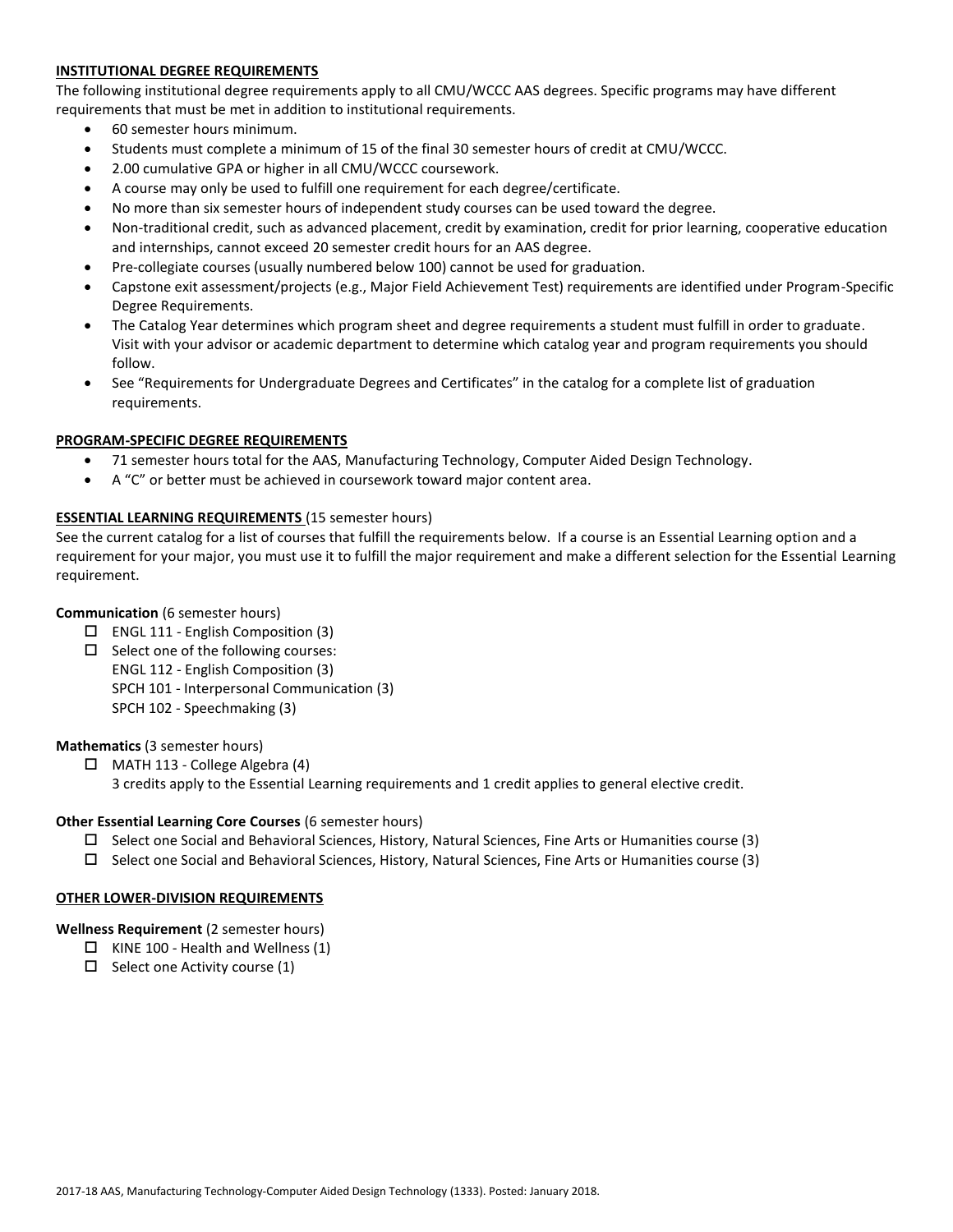## **AAS: MANUFACTURING TECHNOLOGY - COMPUTER AIDED DESIGN TECHNOLOGY REQUIREMENTS** (48 semester hours)

- $\Box$  CADT 101 Introduction to Computers (1)
- CONC 104 Architectural/Civil Print Reading (2)
- $\Box$  CADT 106 Computer Aided Design (3)
- CADT 107 Advanced Computer Aided Design (3)
- $\Box$  CADT 108 CAD Mechanical (3)
- CADT 109 CAD Mechanical Advanced (3)
- $\Box$  CADT 110 CAD Application (4)
- $\Box$  CADT 210 Project (3)
- $\Box$  CADT 130 CAD Civil (3)
- $\Box$  CADT 135 CAD Civil II (3)
- CADT 140 CAD Architectural Theory (2)
- CADT 141 Structural Material (3)
- CADT 142 CAD Residential Architecture (3)
- CADT 143 CAD Commercial Architecture (3)
- $\Box$  MAMT 101 Introduction to Manufacturing (2)
- MAMT 105 Print Reading/Sketching (2)
- MAMT 106 Geometric Tolerancing (2)
- $\Box$  One of the following courses: MAMT 115 - Introduction to Machine Shop (3) WELD 151 - Introduction to Welding (3)

# **GENERAL ELECTIVES** (6 semesters hours- consult with advisor)

- \*MATH 113 College Algebra (1)
- \_\_\_\_\_\_\_\_\_\_\_\_\_\_\_\_\_\_\_\_\_\_\_\_\_\_\_\_\_\_\_\_\_\_\_\_\_\_\_\_\_\_\_\_\_\_\_\_\_\_\_\_\_\_\_\_\_\_\_\_